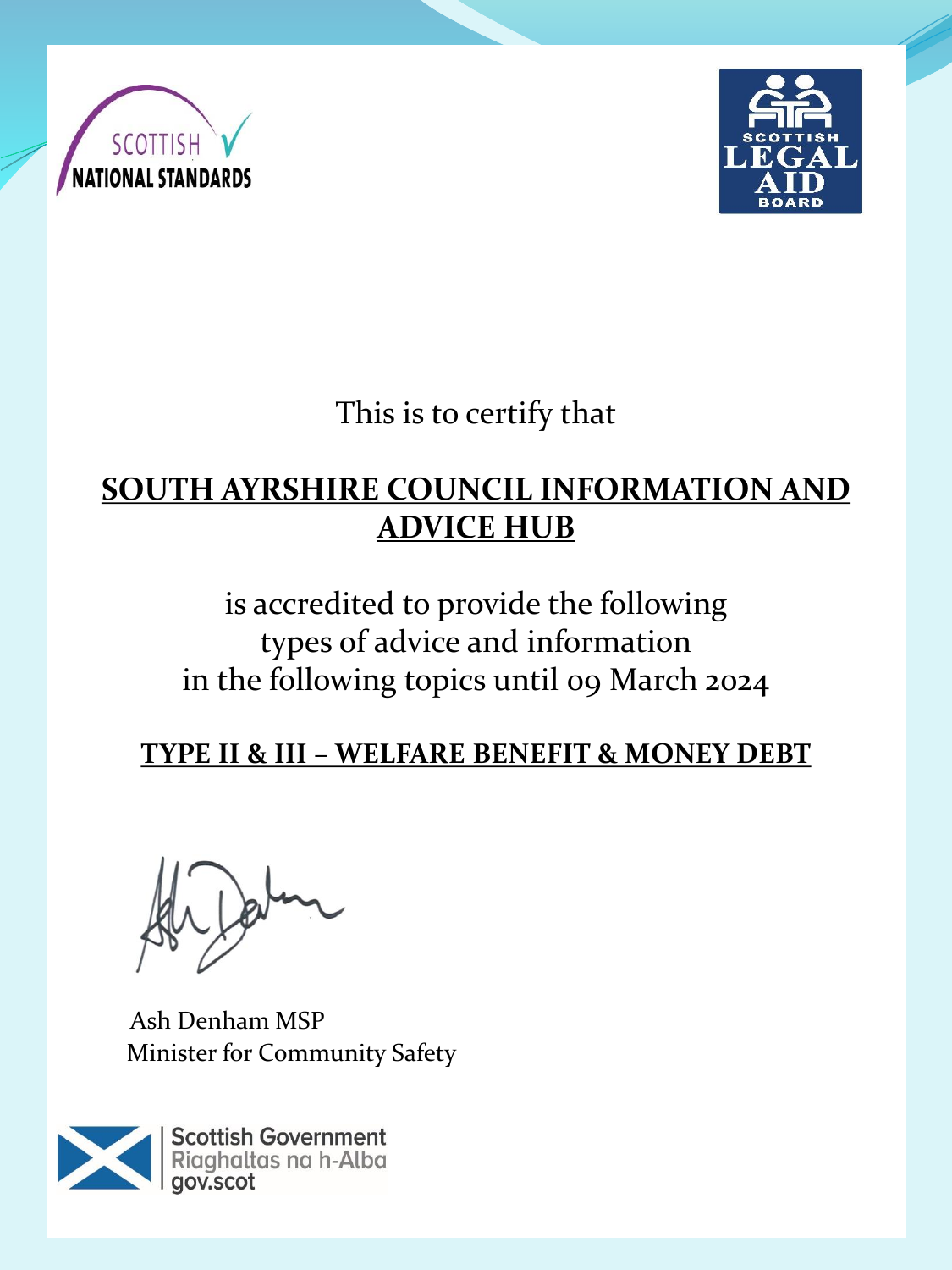### **SOUTH AYRSHIRE COUNCIL INFORMATION AND ADVICE HUB**

#### **COMPETENCY ACHIEVED**

#### **3 Money and Welfare Benefits Related to Advice Competences – Foundation Knowledge**

- 3.1 Administrative Structure of the Benefits and Tax Credits Systems – Type III
- 3.2 National Insurance Scheme Type III
- 3.3 Claims & Backdating Type III
- 3.4 Decision-Making, Disputes and Appeals Type III
- 3.5 Benefit & Tax Credit Overpayments Type III
- 3.6 Assessment, Initial Decision-Making & Holding Activity in Debt Cases – Type II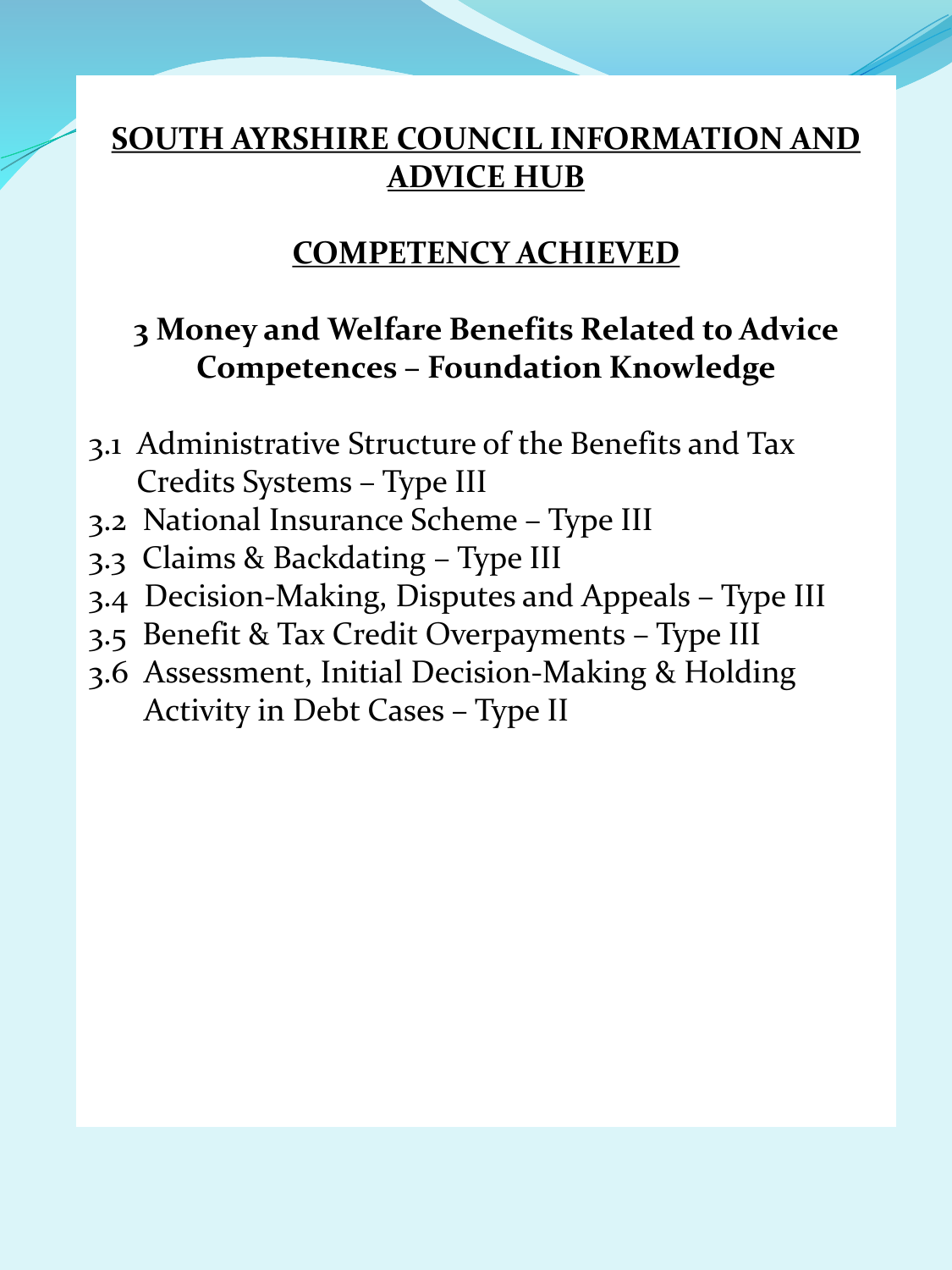### **SOUTH AYRSHIRE COUNCIL INFORMATION AND ADVICE HUB**

#### **COMPETENCY ACHIEVED**

### **4 Money and Welfare Benefits Related Advice Competences – Specialist Areas**

- 4.1 Means-Tested Benefits Type III
- 4.2 Universal Credit Type III
- 4.3 Tax Credits Type III
- 4.4 The Social Fund & the Scottish Welfare Fund Type III
- 4.5 The Impact of Work on Benefits Type III
- 4.8 Personal Independence Payment, Disability Living Allowance & Attendance Allowance – Type III
- 4.9 Benefits for People who have Limited Capability for Work – Type III
- 4.10 Benefits for Industrial Injury and Disease Type III
- 4.12 Carers Allowance Type III
- 4.13 Jobseeker's Allowance– Type III
- 4.14 Benefits for Maternity, Paternity and Adoption Type III
- 4.15 Bereavement Benefits Type III